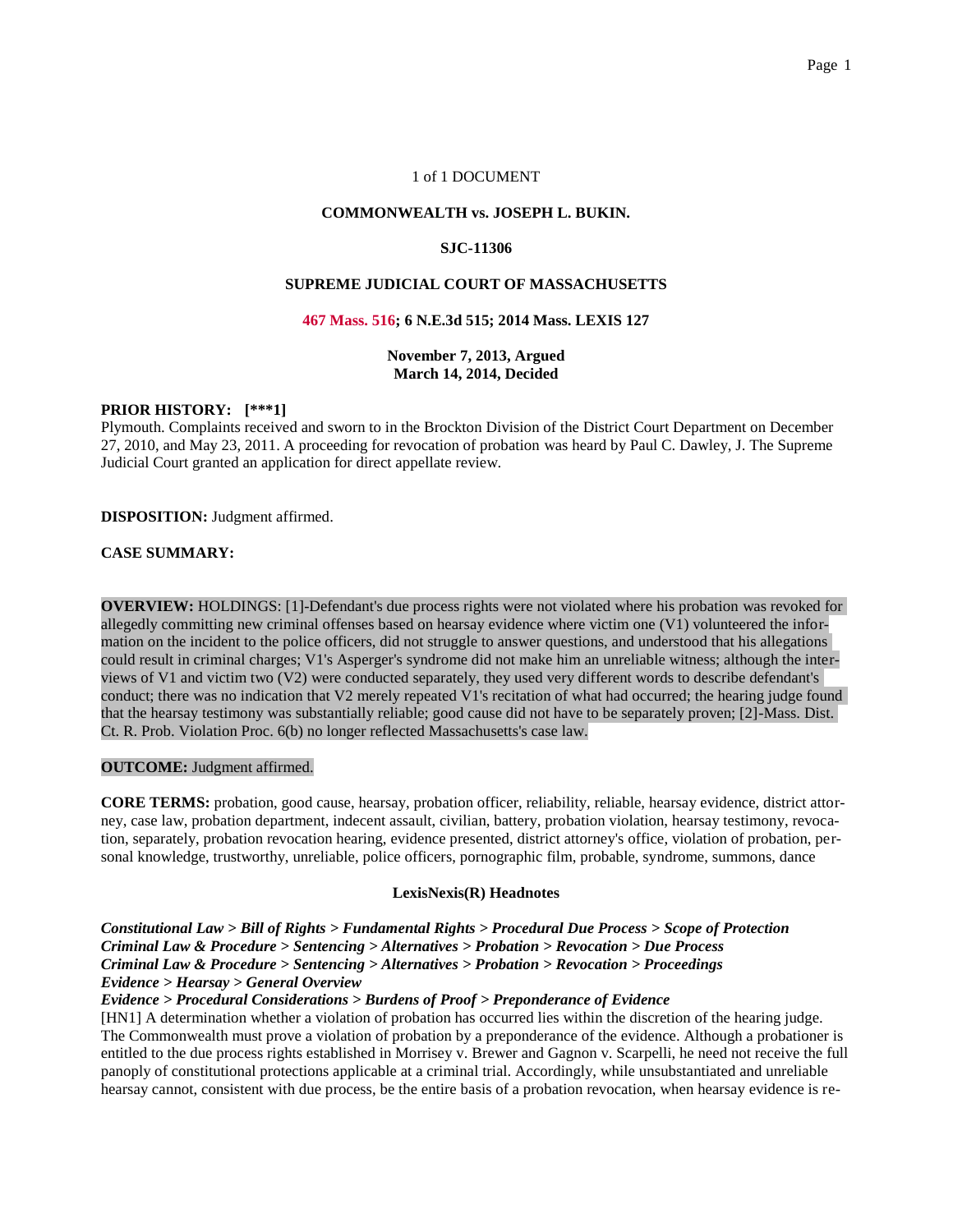liable, it can be the basis of a revocation. Where only hearsay is presented, the proper focus of the inquiry is the reliability of the hearsay.

#### *Criminal Law & Procedure > Sentencing > Alternatives > Probation > Revocation > Proceedings*

[HN2] It is the exclusive province of the hearing judge to assess the weight of the evidence in a probation revocation proceeding.

# *Criminal Law & Procedure > Sentencing > Alternatives > Probation > Revocation > Due Process Criminal Law & Procedure > Sentencing > Alternatives > Probation > Revocation > Proceedings Evidence > Hearsay > General Overview*

[HN3] In promulgating the Massachusetts District Court Rules for Probation Violation Proceedings, effective as of January 3, 2000, the district court has sought to codify the provisions of applicable case law.

# *Criminal Law & Procedure > Sentencing > Alternatives > Probation > Revocation > Due Process Criminal Law & Procedure > Sentencing > Alternatives > Probation > Revocation > Proceedings Evidence > Hearsay > General Overview*

[HN4] Mass. Dist. Ct. R. Prob. Violation Proc. 6(b) no longer reflects Massachusetts's case law. Since the district court rules went into effect, the state's highest court has resolved Durling's ambiguity, concluding that a finding of substantial reliability is itself sufficient to demonstrate good cause where hearsay evidence alone is submitted to prove a violation of probation based on a probationer's alleged commission of new crimes. If reliable hearsay is presented, the good cause requirement is satisfied. While the language of Rule 6(b) establishes a two-prong inquiry, the state's highest court's decisions subsequent to the rule's adoption have held that good cause need not be separately proven if the hearsay is deemed sufficiently reliable.

# *Criminal Law & Procedure > Sentencing > Alternatives > Probation > Revocation > Due Process*

*Criminal Law & Procedure > Sentencing > Alternatives > Probation > Revocation > Proceedings* [HN5] Mass. Dist. Ct. R. Prob. Violation Proc. 6(b) is not intended to require more than is constitutionally mandated, as set forth in Durling and its progeny. Rule 6(b) in its current form appears to do just that. Due process does not require, where the hearsay is substantially reliable, separate proof as to good cause.

## *Constitutional Law > Separation of Powers*

#### *Criminal Law & Procedure > Sentencing > Alternatives > Probation > Revocation > Proceedings*

[HN6] Mass. Const. Decl. Rights art. XXX guarantees the separation of powers between and among the three branches of government. Although staff from the office of the district attorney may not interfere unduly with a probation officer's conduct of a probation hearing, an assistant district attorney may in appropriate circumstances assist in such hearings because, despite the separation of powers, the compartments are not watertight. Mass. Gen. Laws ch. 279, § 3, Mass. Dist. Ct. R. Prob. Violation Proc. 5. Where the probation officer explicitly requests that the prosecutor question the police witnesses at a probation revocation hearing, such conduct constitutes cooperation, rather than interference, with the probation officer's presentation of the case.

**HEADNOTES** *Practice*. *Criminal*, Revocation of probation, Hearsay. *Due Process of Law*, Probation revocation. *Evidence*, Hearsay. *District Court Rules for Probation Violation Proceedings*. *Constitutional Law*, Separation of powers.

**COUNSEL:** Jane Larmon White, Committee for Public Counsel Services, for the defendant.

Carolyn A. Burbine, Assistant District Attorney, for the Commonwealth.

**JUDGES:** Present: Ireland, C.J., Spina, Cordy, Botsford, Gants, Duffly, & Lenk, JJ.

#### **OPINION BY:** LENK

#### **OPINION**

**[\*516] [\*\*516]** LENK, J. While the defendant was serving a period of probation for unrelated convictions, probable cause was found to **[\*517]** believe that he had violated the conditions of his probation by allegedly committing new criminal offenses. At the defendant's subsequent probation revocation hearing, the sole evidence against the defendant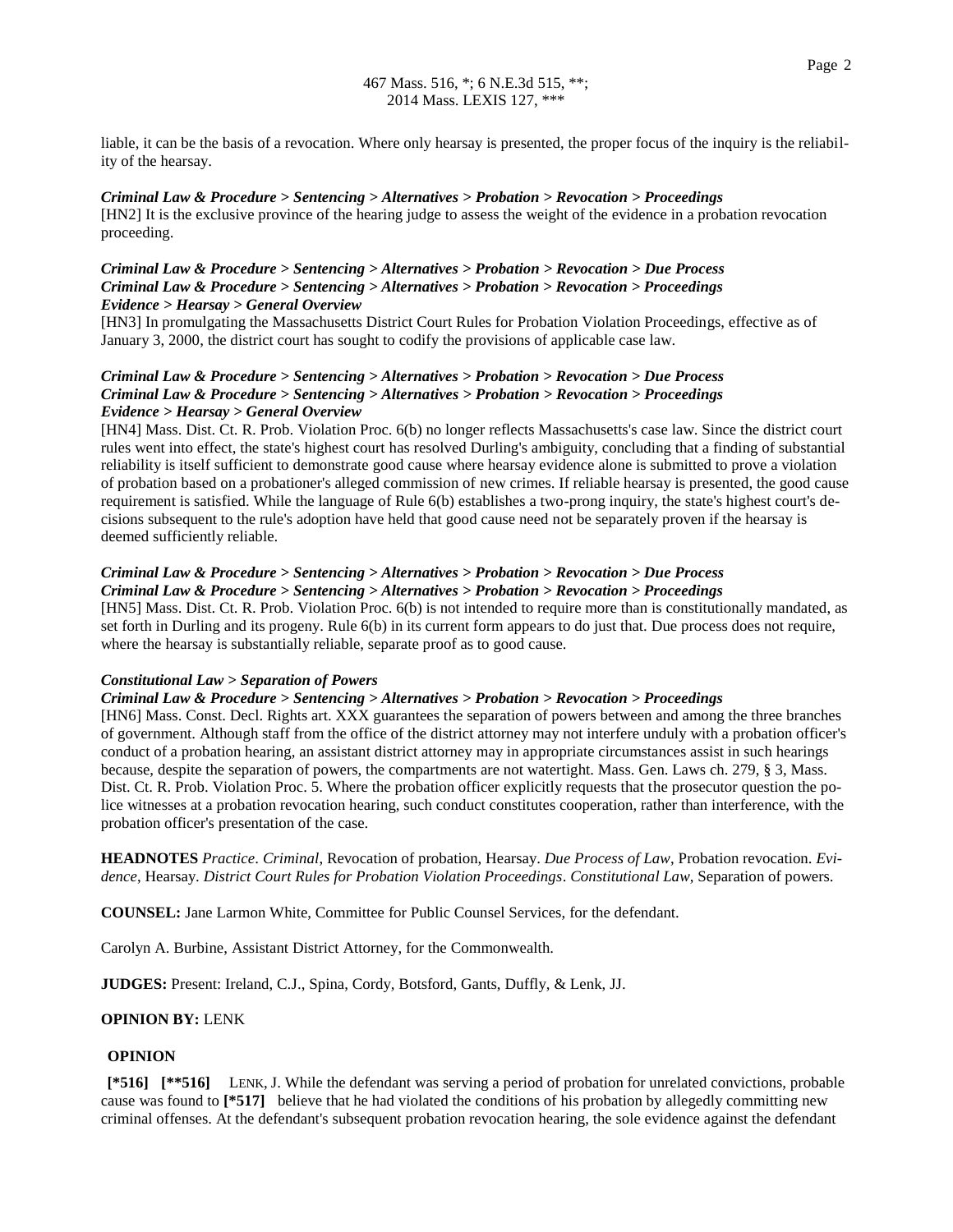was hearsay testimony presented by two police officers indicating that he had committed certain sex offenses against two relatives. Relying upon hearsay evidence that he determined to be substantially reliable and trustworthy, and finding that good cause thus existed for proceeding without a witness having personal knowledge of the evidence **[\*\*\*2]** presented, a District Court judge concluded that the defendant had violated the conditions of his probation, revoked his probation, and ordered him incarcerated. The defendant appealed, arguing that the hearing did not comport with due process.

More specifically, the defendant claims, first, that the hearsay testimony on which the judge solely relied was not substantially reliable and trustworthy and, consequently, that such evidence was insufficient to permit a finding that the defendant had violated the conditions of his probation. Second, because the judge made no separate finding as to good cause for proceeding without a witness with personal knowledge of the evidence presented, as Rule 6(b) of the District Court Rules for Probation Violation Proceedings, at 94 (LexisNexis 2012-2013) (rule 6[b]), on its face requires, the defendant maintains that he was denied due **[\*\*517]** process on this basis as well. Finally, he asserts that, insofar as the district attorney's office is within the executive branch of government while the probation department is within the judicial branch, an employee of the district attorney's office impermissibly interfered with the probation officer's conduct of the  $[***3]$  hearing, in violation of art. 30 of the Massachusetts Declaration of Rights. Concluding that the defendant was accorded due process and clarifying that rule 6(b) is not to be construed as requiring more than is constitutionally mandated, we affirm the order revoking the defendant's probation.

1. *Background*. We recite the facts as presented at the surrender hearing, reserving some facts for later discussion. Officer Jacob Poulin of the Abington police department testified that he took a report on December 5, 2011, from twenty-three year old Amir<sup>1</sup> and a close friend of his family, Kimberly McDonald. [\*518] McDonald told Poulin that she brought Amir, who had been diagnosed as having Asperger's syndrome, to the police station at his mother's request because she was unavailable to do so. Poulin described Amir as being "a bit reserved" but able to tell him "in full detail" about an incident involving the defendant that had occurred the previous day at Amir's father's house.<sup>2</sup>

1 We refer to the adult victim and his half-sister, a minor, by pseudonyms.

2 Amir's parents did not live together at that time; Amir lived primarily with his mother.

According to Poulin, Amir recounted that on December 4, 2011, **[\*\*\*4]** he was at his father's apartment with the defendant and Amir's then seven year old half-sister, Alana. The defendant "was making some strange sexual comments," describing in detail a pornographic film scene, and commenting a number of times on the size of Amir's penis, which he had seen while Amir was sleeping the previous night.

Amir also described to Poulin what he called a "lap dance," when the defendant rubbed his buttocks on Amir's knee until Amir pushed him away. Alana then went over to the defendant and mimicked the "lap dance." The defendant told Alana, "No, no, go do that to your brother." She responded, "No, no, I can't do that, he's my brother." Amir told his mother about the incident later that day.

After speaking with Amir and McDonald, Poulin and Officer Susan Manning of the Abington police department met with Alana, her mother, and Amir's father.<sup>3</sup> Alana told Manning that while she was alone in the apartment with the defendant and her brother, the defendant began to "hump" Amir, who tried to push the defendant away. Alana told Manning that the defendant had both exposed his naked buttocks to her and had described in detail part of a pornographic film he had seen.

3 Alana's **[\*\*\*5]** mother is the girl friend of Amir's father. Amir's father is, apparently, also Alana's father and the defendant's cousin.

On December 6, 2011, a criminal complaint issued against the defendant.<sup>4</sup> On the same day, probable cause was found to believe that the defendant had violated the **[\*\*518]** conditions of his **[\*519]** probation based on the newly alleged crimes. A probation revocation hearing and a probable cause hearing on the new charges were both scheduled for January 5, 2012. When the probation matter was called, neither the civilian witnesses<sup>5</sup> nor the police officers appeared, despite having been summonsed by the probation officer. Over the defendant's objection, the judge granted the probation department's request for a continuance until January 10, 2012.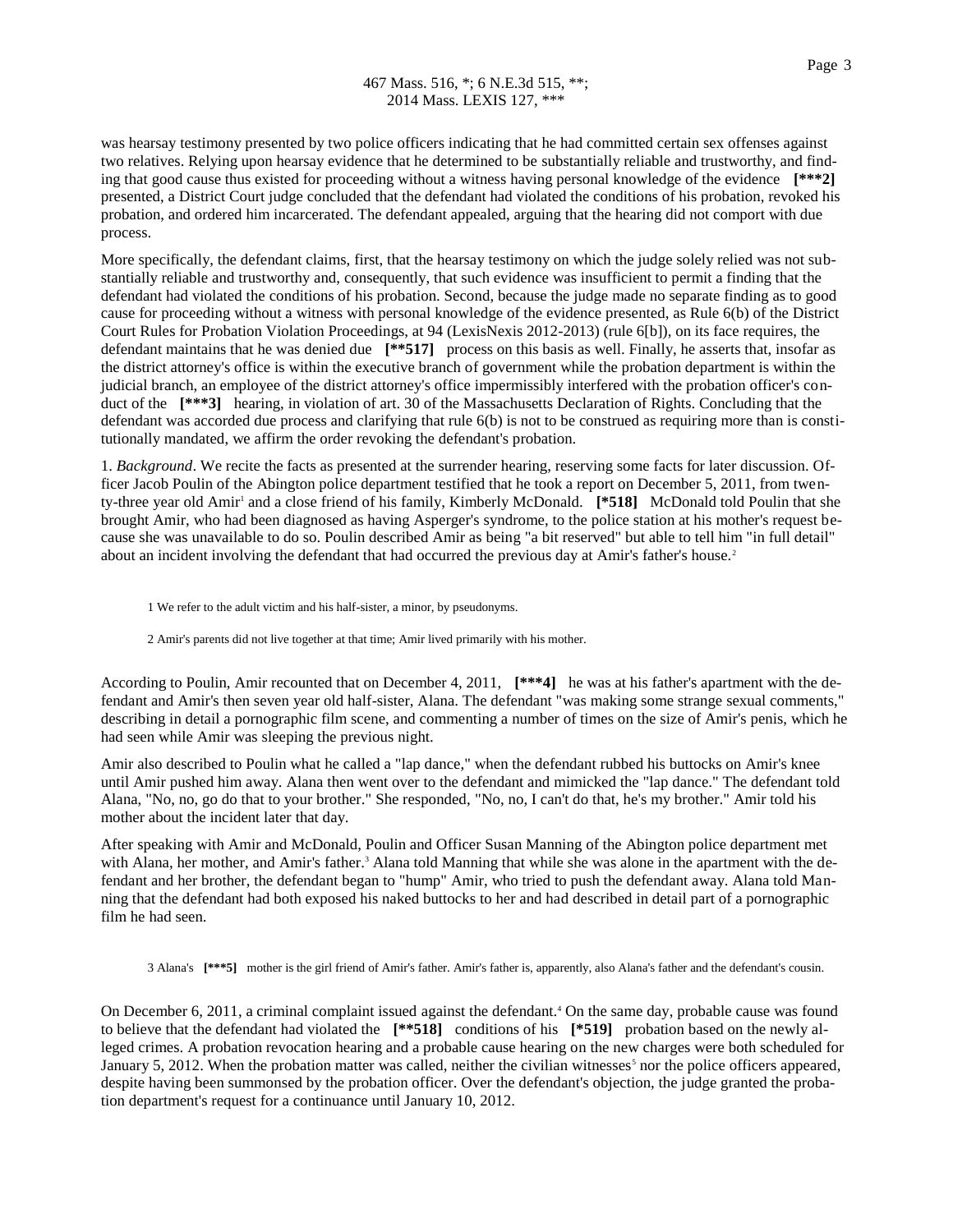# 467 Mass. 516, \*; 6 N.E.3d 515, \*\*; 2014 Mass. LEXIS 127, \*\*\*

4 The defendant was charged with indecent assault and battery on a person with an intellectual disability in violation of G. L. c. 265, § 13F; indecent assault and battery on a child under the age of fourteen in violation of G. L. c. 265, § 13B; two counts of open and gross lewdness in violation of G. L. c. 272, § 16; accosting or annoying a person of the opposite sex in violation of G. L. c. 272, § 53; and enticing a child under the age of sixteen  $[***6]$  in violation of G. L. 265, § 26C. At the probation revocation hearing on January 12, 2012, the charge of indecent assault and battery on a person with an intellectual disability was amended to a charge of indecent assault and battery on a person over the age of fourteen, in violation of G. L. c. 265, § 13H.

5 Amir and McDonald.

On January 12, the same judge heard testimony from the probation officer as well as from Poulin and Manning, who testified to the facts described above. After the parties rested, the judge heard closing arguments. The following day, he ruled that the defendant was in violation of the conditions of his probation by virtue of having committed an indecent assault and battery on a person over the age of fourteen.<sup>6</sup> The judge found that, although all of the evidence before him was hearsay,<sup>7</sup> the stories of Amir and Alana corroborated one another in three significant respects, and the hearsay thus bore sufficient indicia of reliability. The judge revoked the defendant's probation, sentencing him to two years in the house of correction, six months to be served and the balance suspended for a two-year period.<sup>8</sup>

6 For purposes of the probation violation hearing, the judge found **[\*\*\*7]** that the hearsay evidence did not support a violation predicated on any of the other five charges.

7 The judge also factored into his findings brief comments made by the defendant to Poulin during what Poulin described as a thirty-second telephone call. As statements of the defendant, they are not hearsay. See *Commonwealth* v. *DiMonte*, 427 Mass. 233, 243, 692 N.E.2d 45 (1998). However, given the inconclusive nature of those comments, we exclude them from our review of the evidence supporting the judge's finding that the defendant violated the conditions of his probation.

8 The judge thereafter conducted a hearing on the defendant's motion to dismiss the new criminal charges, denying the motion on three counts and allowing it on three others.

2. *Discussion*. a. *Hearsay testimony*. [HN1] A determination whether **[\*520]** a violation of probation has occurred lies within the discretion of the hearing judge. *Commonwealth* v. *Durling*, 407 Mass. 108, 111-112, 551 N.E.2d 1193 (1990). The Commonwealth must prove a violation of probation by a preponderance of the evidence. *Commonwealth* v. *Nunez*, 446 Mass. 54, 59, 841 N.E.2d 1250 (2006). Although a probationer is entitled to the due process rights established in *Morrissey* v. *Brewer*, 408 U.S. 471, 92 S. Ct. 2593, 33 L. Ed. 2d 484 (1972), and *Gagnon* v. *Scarpelli*, 411 U.S. 778, 93 S. Ct. 1756, 36 L. Ed. 2d 656 (1973), **[\*\*\*8]** he need not receive the "full panoply of constitutional protections applicable at a criminal trial." *Durling, supra* at 112-113. Accordingly, while "[u]nsubstantiated and unreliable hearsay cannot, consistent with due process, be the entire basis of a probation revocation," "[w]hen hearsay evidence *is* reliable . . . , then it *can* be the basis of a revocation." *Id*. at 118. See *Commonwealth* v. *Patton*, 458 Mass. 119, 132-133, 934 N.E.2d 236 (2010), citing *Durling, supra* at 121 (discussing five factors suggesting reliability); *Commonwealth* v. *Delaney*, 36 Mass. App. Ct. 930, 932, 629 N.E.2d 1007 & n.4 (1994) (where only hearsay presented, proper focus of inquiry is reliability of hearsay).

The defendant contends that the judge erred in determining that the hearsay testimony against him bore sufficient indicia of reliability. He asserts that the testimony of Amir, who has Asperger's syndrome, was inherently unreliable due to social cognition **[\*\*519]** and communication impairments, and that it was natural for Alana to echo Amir's story to the police in order to protect her family.

The hearing judge's assessment of reliability was supported by the record. Poulin testified that Amir volunteered all of the information regarding the incident, **[\*\*\*9]** did not struggle to answer questions, and understood that his allegations could result in criminal charges against the defendant. Although the defendant asserts that Amir's Asperger's syndrome made him an unreliable witness, he does not contest Amir's ability to make accurate observations or to offer a truthful report to a police officer.

The judge also correctly employed the five factors discussed in *Patton, supra* at 132-133, for assessing the reliability of hearsay evidence. He emphasized that, although the interviews of Amir and Alana had been conducted separately, three elements of their accounts to police independently corroborated **[\*521]** one another.<sup>9</sup> Amir and Alana both discussed the incident while it was fresh in their minds, and used very different words, including slang expressions, to describe the defendant's conduct; there is no indication that Alana merely repeated Amir's recitation of what had occurred.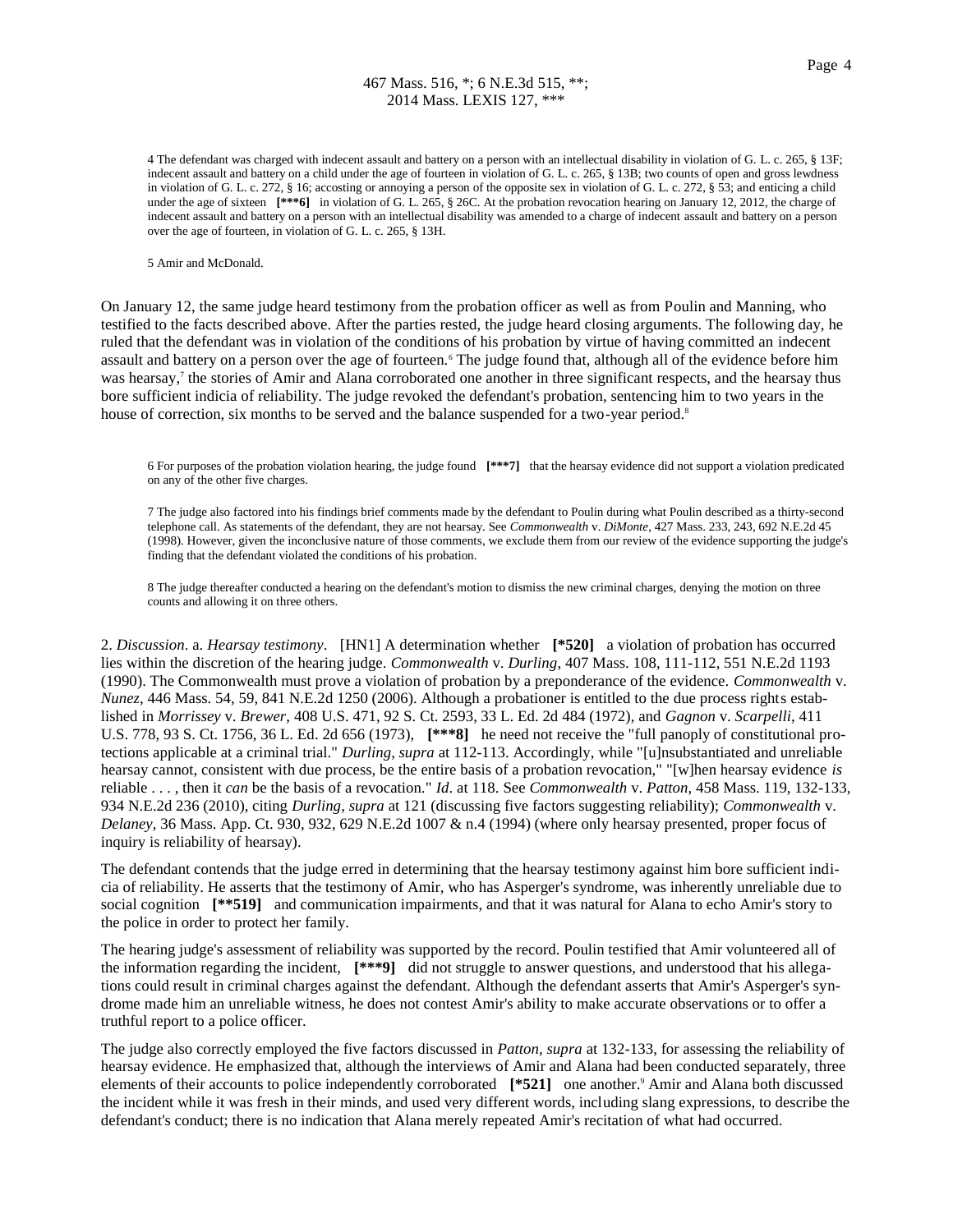9 Both Amir and Alana recounted the defendant's discussion of the same pornographic film scene, that he engaged in a "lap dance" against Amir's body, and that Amir attempted to push the defendant away during this incident.

[HN2] It is the exclusive province of the hearing **[\*\*\*10]** judge to assess the weight of the evidence. *Commonwealth* v. *Janovich*, 55 Mass. App. Ct. 42, 50, 769 N.E.2d 286 (2002). We discern no abuse of discretion in the judge's determination that a probation violation had occurred.

b. *Rule 6(b)*. [HN3] In promulgating the District Court Rules for Probation Violation Proceedings, effective as of January 3, 2000, the District Court sought "to codify the provisions of applicable case law." *Commonwealth* v. *Cates*, 57 Mass. App. Ct. 759, 762, 786 N.E.2d 411 (2003), quoting commentary to Rule 1 of the District Court Rules for Probation Violation Proceedings, *supra* at 80. Rule 6(b) addresses those situations where hearsay evidence alone is submitted to prove a violation of probation based on a probationer's alleged commission of new crimes. In order to rely on such evidence in those circumstances, the rule provides that the judge must find both that the hearsay evidence is "substantially trustworthy and demonstrably reliable" and that "the probation officer has good cause for proceeding without a witness with personal knowledge of the evidence presented." Rule 6(b) of the District Court Rules for Probation Violation Proceedings, *supra* at 94. The defendant asserts that the judge erred in **[\*\*\*11]** failing to comply with the text of rule 6(b), arguing that a finding of good cause to proceed without live witnesses may not be premised on the reliability of the hearsay.

Rule 6 "is based almost exclusively on the opinion in [*Durling, supra*]." Commentary to Rule 6 of the District Court Rules for Probation Violation Hearings, *supra* at 94 (Rule 6[b] commentary). However, the comment accompanying rule 6 notes that Durling is unclear as to whether the reliability of hearsay evidence may itself constitute good cause for failing to produce a live witness or whether reliability and good cause must be established separately. Rule 6(b) commentary, *supra* at **[\*522]** 95. See *Commonwealth* v. *Negron*, 441 Mass. 685, 691, 808 N.E.2d 294 (2004) (noting that *Durling* was "somewhat ambiguous" regarding relationship between reliability and good cause). Recognizing **[\*\*520]** *Durling*'s ambiguity, the rule 6(b) commentary, *supra*, states that "the opinion appears to settle on the two-pronged definition of good cause" under which a judge must find good cause to exist on grounds other than the reliability of the hearsay.

However, [HN4] rule 6(b) no longer reflects our current case law. Since the District Court rules went into effect, this court has **[\*\*\*12]** resolved *Durling*'s ambiguity, concluding that a finding of substantial reliability is itself sufficient to demonstrate good cause in such circumstances. *Commonwealth* v. *Negron, supra* at 691 ("if reliable hearsay is presented, the good cause requirement is satisfied"). See *Commonwealth* v. *Nunez*, 446 Mass. 54, 58-59, 841 N.E.2d 1250 (2006); *Commonwealth* v. *Maggio*, 414 Mass. 193, 197, 605 N.E.2d 1247 (1993). See also *Commonwealth* v. *Foster*, 77 Mass. App. Ct. 444, 450 n.6, 932 N.E.2d 287 (2010), and cases cited (discussing genesis of rule 6[b] and declining to apply two-prong inquiry given case law that sufficiently reliable hearsay obviates need for finding of good cause); *Commonwealth* v. *King*, 71 Mass. App. Ct. 737, 740 n.6, 886 N.E.2d 727 (2008) ("While the language of rule 6(b) establishes a two-prong inquiry, Supreme Judicial Court decisions subsequent to the rule's adoption have held that good cause need not be separately proven if the hearsay is deemed sufficiently reliable").

The hearing judge, relying on *Commonwealth* v. *King, supra*, determined that the hearsay testimony of Poulin and Manning was substantially reliable, and then noted in his findings that "good cause need not be separately proven." This was a correct statement of current law. **[\*\*\*13]** As discussed, **[HN5]** rule 6(b) was not intended to require more than is constitutionally mandated, as set forth in *Durling*and its progeny. Because rule 6(b) in its current form appears to do just that, it should be amended forthwith to conform to our decisions subsequent to *Durling*, clarifying that due process does not require, where the hearsay is substantially reliable, separate proof as to good cause.<sup>10</sup>

10 Indeed, the District Court is currently soliciting public comment on proposed amendments to its rules for probation violation proceedings. Its proposed amendments to rule 6 would eliminate the inconsistency at issue here. The commentary states:

"Section (b) has been amended to conform to case law decided after the rule was initially promulgated. That case law has made it clear that there is a 'one-pronged' test for determining whether hearsay evidence is legally sufficient as proof of a violation . . . . *Commonwealth* v. *Maggio*, 414 Mass. 193, 605 N.E.2d 1247 (1993). See also[] *Commonwealth* v. *Negron*, 441 Mass. 685, 808 N.E.2d 294 (2004).